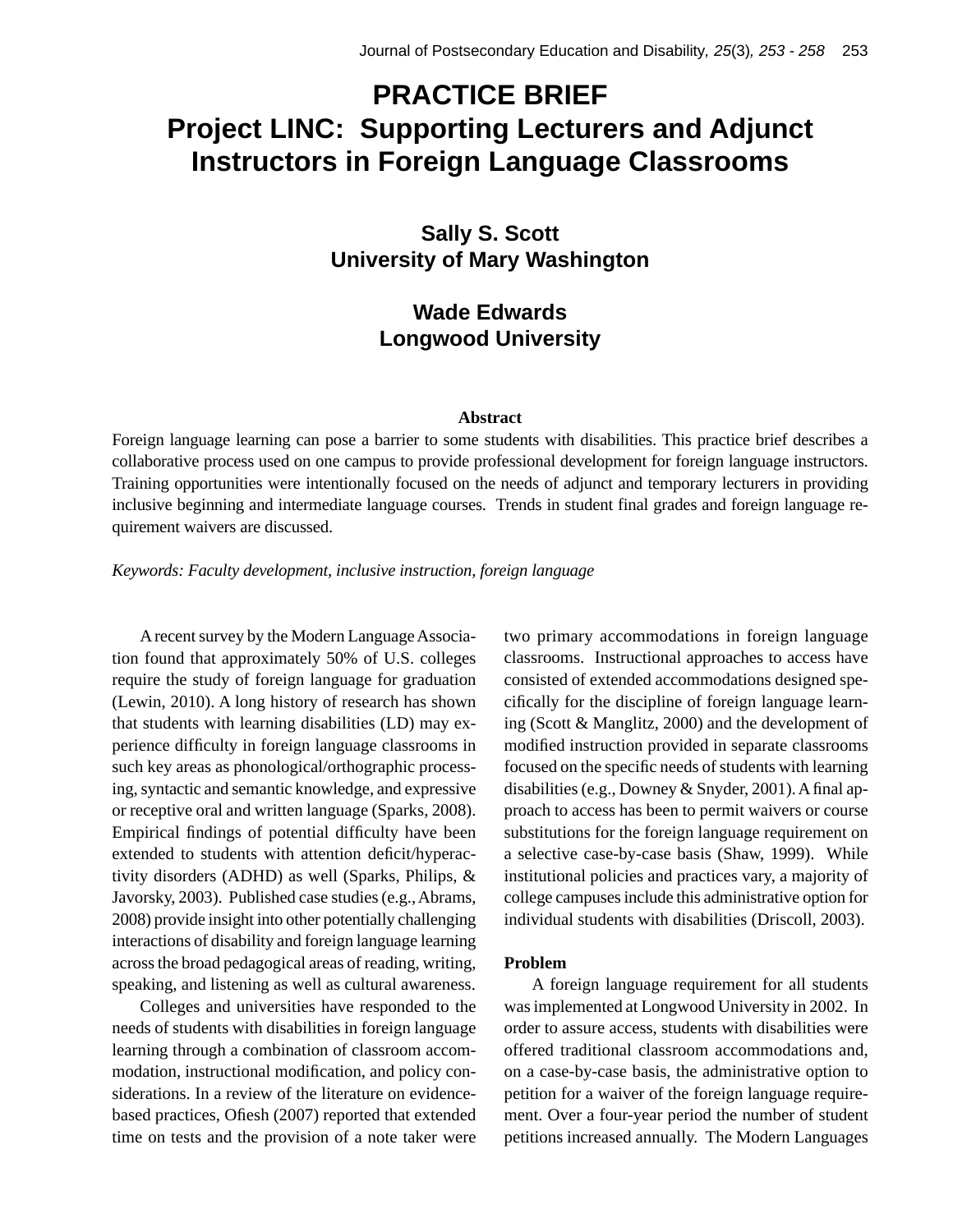program and the Disability Resources Office began a collaboration to examine the accommodation process, clarify advising for students provided by both departments, consider policy revisions, and examine instructional options. An outcome of that collaboration was the hypothesis that providing more inclusive instruction would result in the need for fewer waivers of the requirement—a desirable goal for both departments. After a review of the professional literature, it was found that models for specially designed sections of foreign language classes for students with LD were available (e.g., Leons & Hebert, 2002), but little information could be located on making the learning experience more inclusive for students with a variety of disabilities within the regular foreign language curriculum. Another challenge was that most beginning and intermediate foreign language courses on campus were taught by adjunct instructors and temporary lecturers, a widespread staffing practice in higher education (Modern Language Association [MLA], 2007).

### **Students and Location**

Longwood University is a residential, state-supported, four-year institution in rural central Virginia, enrolling 4000 undergraduates in three colleges: Arts and Sciences, Education and Human Services, and Business and Economics. Five percent of the student body is registered with the Office of Disability Resources. With the exception of students granted a foreign language waiver, all students earning a degree pass a foreign language course at the intermediate level (the third semester of the standard sequence) or higher. Most students who complete a placement test during freshmen orientation enter the sequence through one of the beginning level courses. Seventy percent of students place in a level below the required course, and thus spend at least two semesters in the foreign language sequence. In any given semester, approximately 750 students (19% of the undergraduate student body) are enrolled in general education classes in French, German, or Spanish. Seventy-nine percent of those courses are taught by part time, temporary, or untenured faculty.

# **Strategy**

An approach to support students with disabilities and instructors in the foreign language classroom was developed, and Project LINC (Learning in Inclusive Classrooms) was successfully funded through the

U.S. Department of Education. The purpose of LINC was to create a faculty development curriculum that increases instructors' awareness both of diverse learners and of design strategies for inclusive pedagogy. The co-directors of the project—one, the director of Disability Resources; the other, a French professor and program coordinator—met monthly over the course of a year with a small group of senior language faculty (a Leadership and Development Team, [LDT]) to isolate key topics and research best practices. Then, in two subsequent years, a two-pronged approach was used to train adjunct and contingent instructors in the department. In a series of workshops, traditional approaches to disability access were addressed: clarifying university requirements, increasing awareness of non-visible disabilities, and specifying procedures for student accommodation. Second, after an introduction to the principles of Universal Design for Instruction (Scott, McGuire, & Shaw, 2003), monthly meetings were held to examine barriers to learning experienced by students with disabilities and to reevaluate the design of classroom instruction.

The curriculum's bifurcated structure allowed participants to maintain a heightened awareness of inclusive design over the course of the academic year. A first meeting was held one week before the semester started. This 3-hour foundation workshop introduced participants to the value of inclusive design, stressed the importance of considering the background, anxieties, and motivations of all students in the classroom, and suggested some simple start-up activities (see Table 1). The foundation workshop was followed by monthly 90-minute topical workshops addressing key areas identified by the LDT including target language use, error correction, inclusive group work, foreign language instruction anxiety, and assessment strategies. To help animate and inform the conversation throughout the year, participants prepared for each workshop by reviewing a set of brief reflection questions and a recent article from a peer reviewed journal. During these topical workshops, a variety of inclusive strategies were introduced, such as providing a list of useful classroom expressions to scaffold support in target language use, designing group activities that consider mobility needs of students in wheelchairs, and providing assignments and assessments in multiple formats.

Although members of the cohort were able to tailor individual design elements to their specific classrooms, styles, and needs, most LINC participants implemented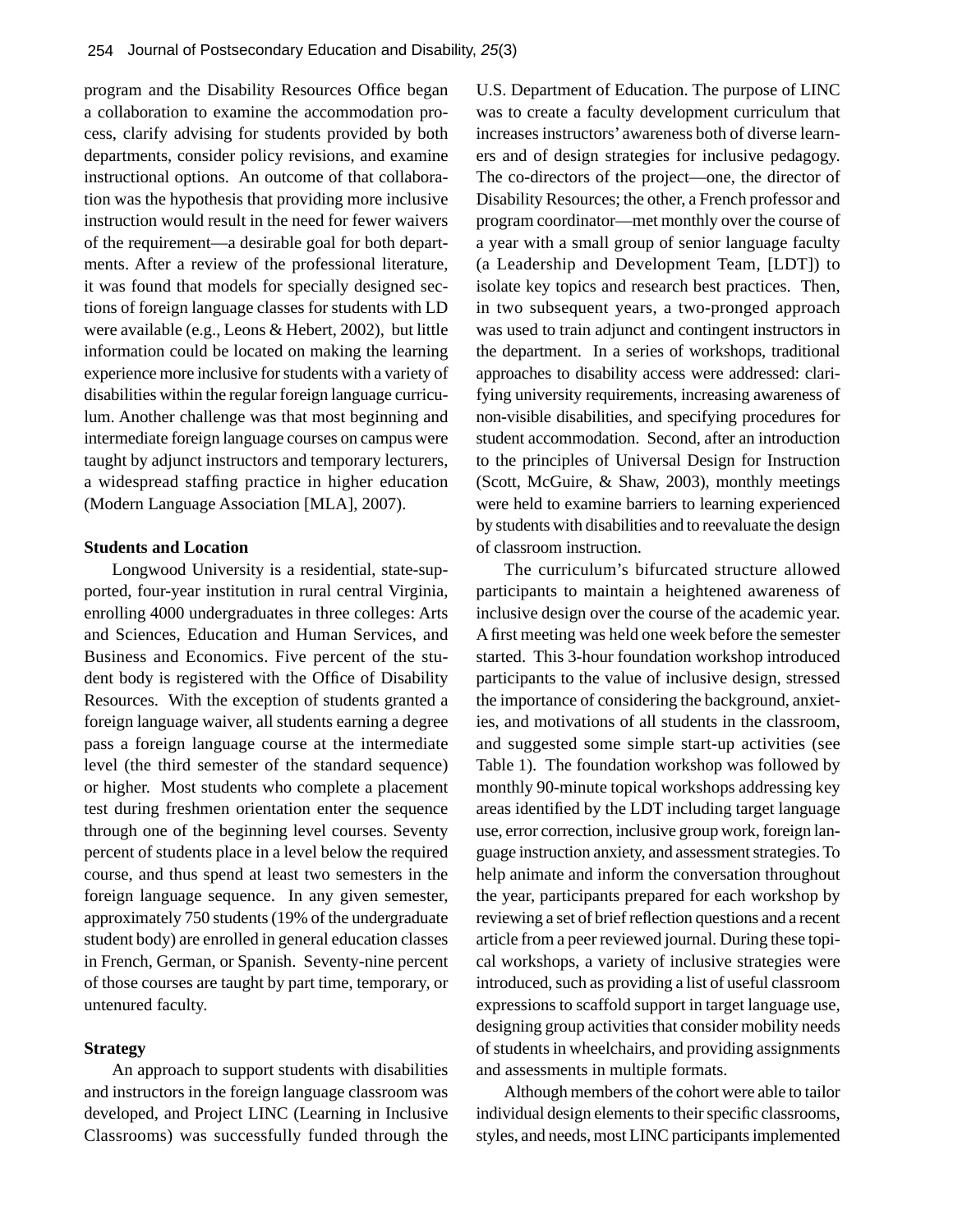Table 1

*Foundation Workshop Overview and Resources*

# **Foundation Workshop Overview**

The need for Project LINC

Who are our students?

- Longwood student demographic information
- Students with disabilities: Numbers and diagnoses

Working with the Disability Resources Office Inclusive teaching

- The power of design: How design influences performance
- Principles of Universal Design for Instruction

Getting started: Early steps toward a more inclusive instruction

- High school and college for students with disabilities: Key differences
- Case study: Foreign language autobiography as a tool for understanding individual learning needs

Schedule for the year ahead: Topical workshops in the fall and spring

# **Foreign Language Teaching Resources (Handouts)**

The Effective Foreign Language Teacher Checklist Important Activities for the Beginning of the Semester Getting to Know your Students: Foreign Language Autobiography Activity Advising Tips for the Foreign Language Goal Foreign Language Placement Guidelines American Council on the Teaching of Foreign Languages: Standards for Foreign Language Learning

# **Disability Resources (Handouts)**

Disability Services FAQ Early Warning Feedback Form: A Communication Tool for Monitoring Student Performance Options for Accommodation & Supports in Foreign Language Learning

# **Related Reading**

Gregory, M. (2008). Do we teach disciplines or do we teach students? *Profession*, 117-129. Kinzie, S. (2008, October 25). Bumps abound when students become their own advocates; Special needs can make transition to college tricky. *The Washington Post,* p. A1.

several basic techniques. First, a disability statement alerting students to the resources available on campus was added to course syllabi. This simple statement signaled the instructor's awareness of learning diversity and helped to create a welcoming environment for all students. Second, during the first week of classes, instructors asked students to complete a short "foreign language autobiography" that encouraged them to reflect on their specific experiences and learning needs. The information gleaned from this autobiography allowed instructors to discuss with all students common

course concerns and barriers, just as the semester was starting. Finally, through internal communication avenues, LINC participants were encouraged to provide early feedback to the Office of Disability Resources about the performance of registered students who selfidentified to the instructor. If needed, the facilitation of an early three-way conversation involving the student, the instructor, and the Office of Disability Resources ensured prompt support for identified students.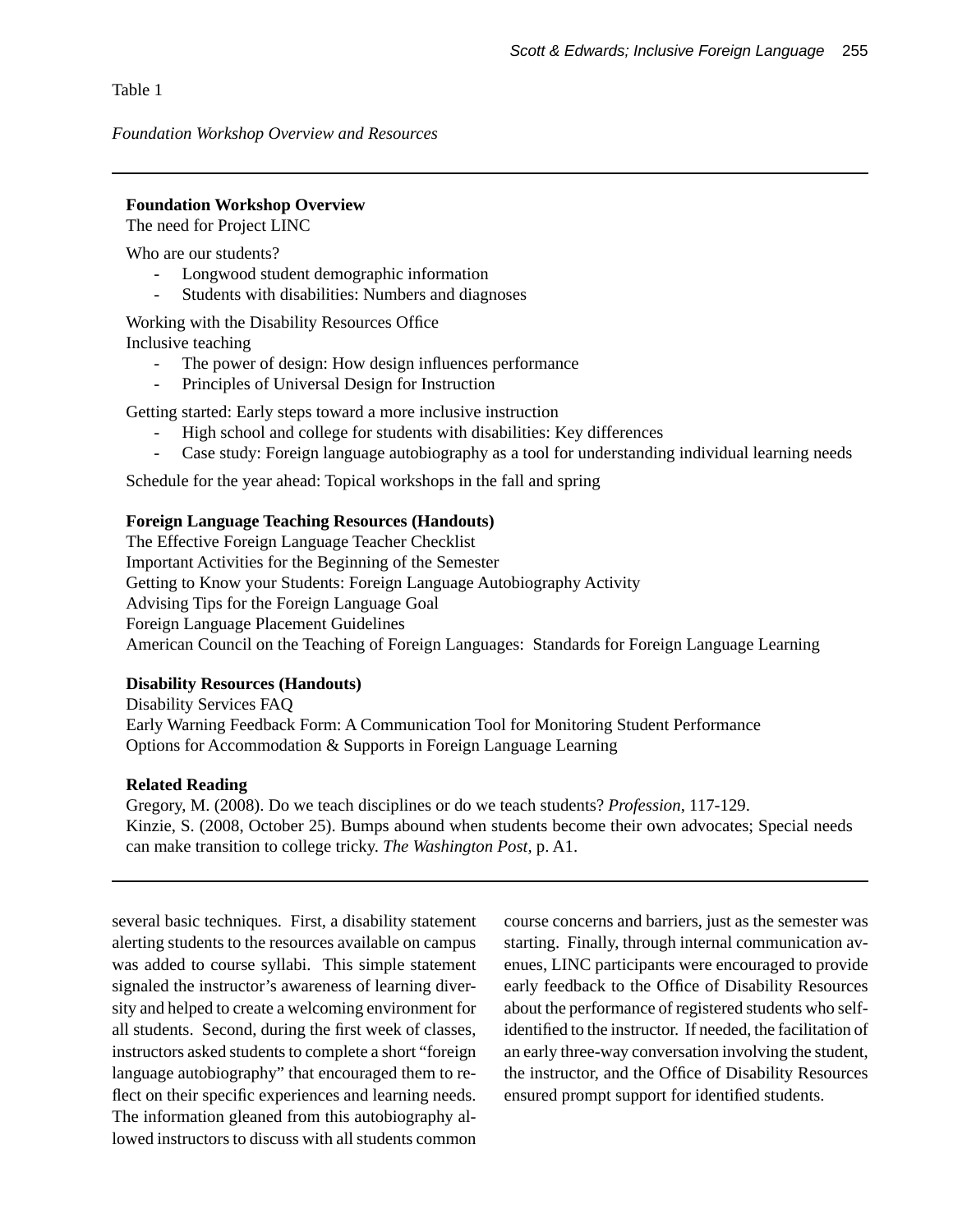### **Observations and Outcomes**

Feedback from faculty after each workshop and at the end of the academic year indicated that participants had greater awareness of the diversity of students in their classrooms and more confidence in their ability to accommodate and teach these students. Scheduling the monthly workshops was a challenge with varied adjunct instructors' schedules and availability, as was providing sufficient incentives for these busy professionals. Using grant funds of Project LINC, participants were paid a small honorarium for their participation in the training. This was minimal, however, and other nocost incentives were also used by the project to address this challenge. The rare opportunity to meet regularly and talk about teaching with other faculty members (adjuncts as well as senior faculty) was reported as motivating and germane. Also, faculty who participated in five or more of the monthly workshops were awarded a Certificate of Inclusive Teaching signed by the Dean of the College of Arts and Sciences and intended for inclusion in their professional portfolios.

Two broad measures of student outcomes were

examined. Final grades in all beginning and intermediate foreign language classes were compiled for five semesters of baseline data before Project LINC and throughout the project. Performance of students with disclosed disabilities (defined as students registered with the campus Disability Resources Office) was compared with students without disclosed disabilities (see Table 2). The average performance of students with disabilities in foreign language classrooms across instructors and across languages showed an increase in the number of students achieving a final grade of A, B, or C and a decrease in the number of students withdrawing at some point during the semester. Student final grades across groups are now similar.

Foreign language waiver requests submitted to the campus Petitions Committee (the university structure charged with reviewing this accommodation) were also reviewed over a nine year period (see Table 3). During the six years prior to Project LINC, eight waivers on average were approved annually. Since the onset of Project LINC the annual average has dropped to four foreign language waivers.

#### Table 2

*Associated Impact of Project Linc: Student Final Grades in Beginning and Intermediate Language Courses (Spanish, French, German)*

#### Fall 2006 - Fall 2008 (Before Project LINC)

|                             | Final Grade<br>$A - C$        | Final Grade D | Final Grade F | Final Grade W |
|-----------------------------|-------------------------------|---------------|---------------|---------------|
| Disability<br>$N = 213$     | 63%                           | 12%           | 7%            | 18%           |
| No Disability<br>$N = 3942$ | 76%                           | 12%           | 7%            | 5%            |
| Fall 2009 - Fall 2010       |                               |               |               |               |
|                             | <b>Final Grade</b><br>$A - C$ | Final Grade D | Final Grade F | Final Grade W |
| Disability<br>$N = 213$     | 74%                           | 14%           | 5%            | 7%            |
| No Disability<br>$N = 2817$ | 76%                           | 12%           | 7%            | 5%            |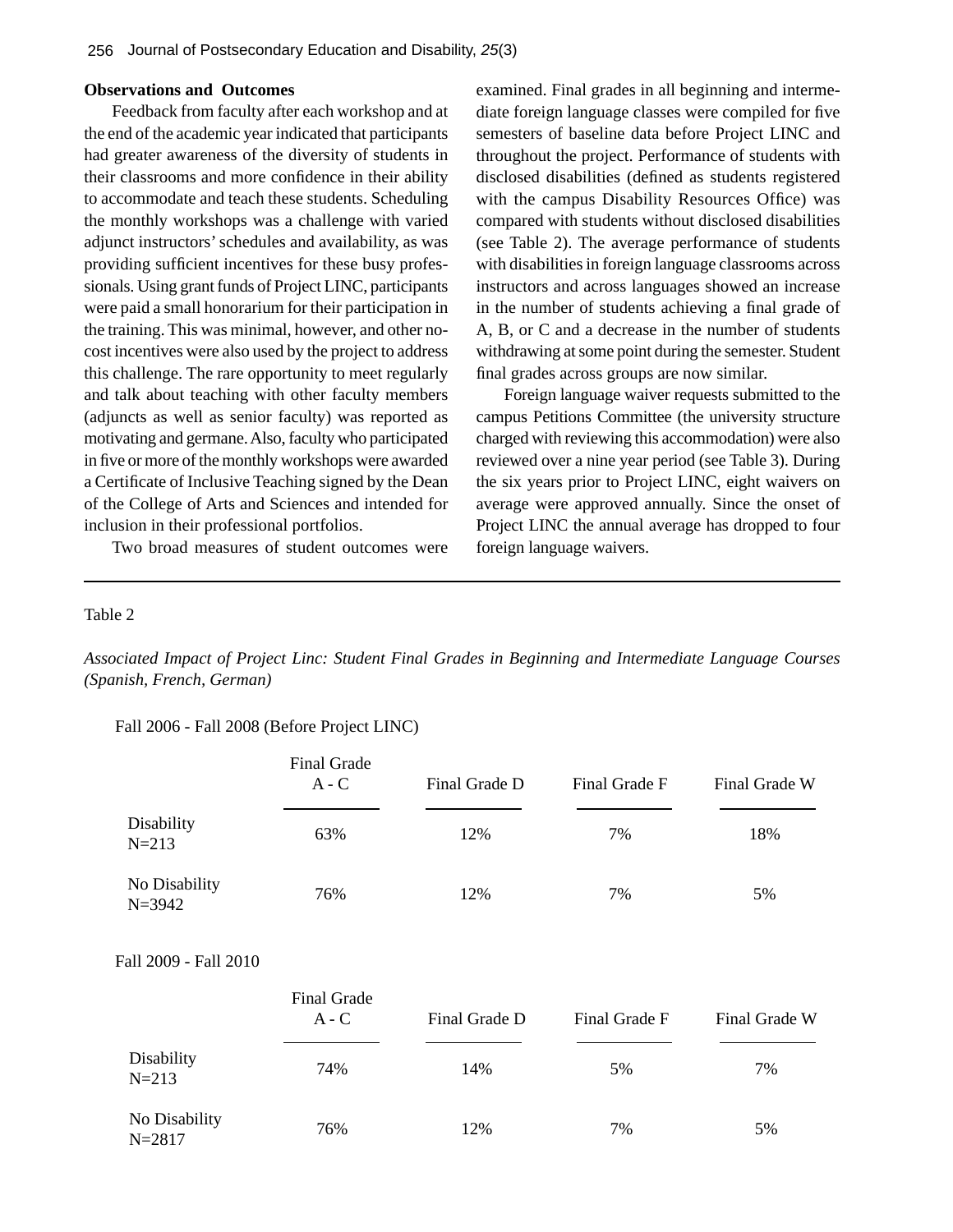# **Implications**

Adjunct instructors, knowledgeable in foreign language but working outside the mainstream of the university, are in need of support and resources to teach the many diverse learners in their classrooms. Professional development designed to enhance connections with campus disability offices and senior faculty contributed to a viable and sustainable approach to supporting these instructors. Additionally, creating formal opportunities for instructors to talk about the challenges of teaching lead to a greater understanding of inclusive foreign language learning experiences.

Change has occurred within the foreign language program at Longwood University. While no single causative factor can be identified, student outcomes on the measures of final grades and foreign language waivers are compelling. Performance patterns of students without disabilities have remained consistent, while students with disabilities—reflecting a broad crosssection of cognitive and physical diversity—have demonstrated a shift toward greater academic success. In the context of greater student success in passing foreign

language coursework, waivers of the foreign language requirement have decreased 50%. These changes may perhaps be attributed to greater awareness of student diversity, enhanced communication across departments, and encouragement of faculty to focus on their ability to modify instructional features to be more inclusive. The design of professional development catered to the needs of adjuncts and temporary instructors has increased communication and collaboration between the foreign language program and the Disability Resources Office, resulting in a more positive and equitable experience for students with disabilities.

# Table 3

*Associated Impact of Project Linc: Number of Foreign Language Waivers Approved*

| Academic Year | Number of FL<br><b>Waivers Approved</b> |  |
|---------------|-----------------------------------------|--|
| 2002-2003     | 4                                       |  |
| 2003-2004     | 5                                       |  |
| 2004-2005     | 9                                       |  |
| 2005-2006     | 15                                      |  |
| 2006-2007     | 9                                       |  |
| 2007-2008     | 9                                       |  |
| 2008-2009     | 2                                       |  |
| 2009-2010     | 8                                       |  |
| 2010-2011     | $\overline{c}$                          |  |